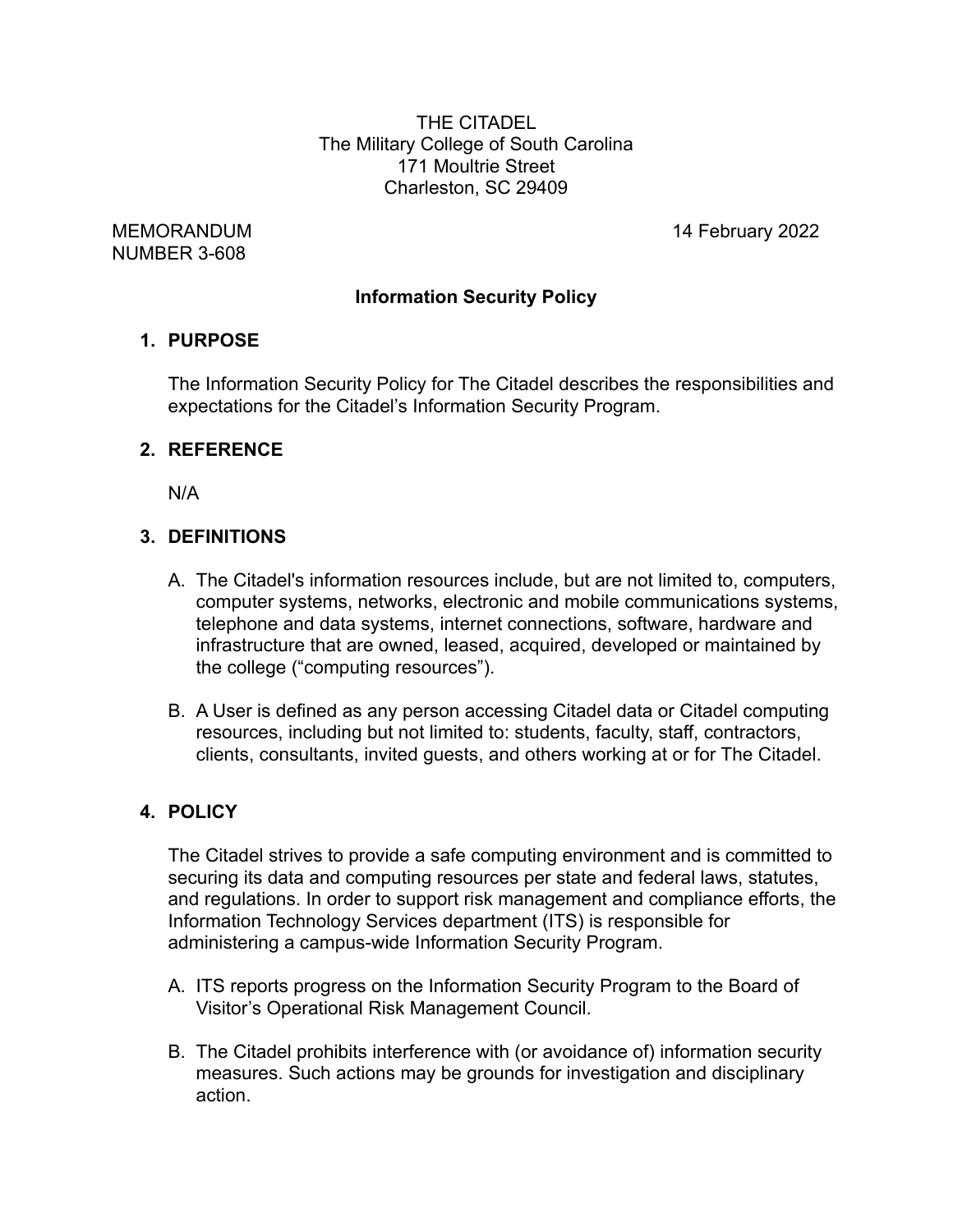### C. ITS will:

- 1. Develop and maintain the Information Security Program. The program will focus on the most significant threats to Citadel data and computing resources, weighing the impact of requirements on college operations.
- 2. Develop, implement and maintain Security Incident Response procedures.

ITS may omit internal details due to the sensitive nature of some incident response practices.

- 3. Act to protect users, data and computing resources, including interruption of access until a threat or vulnerability is resolved.
- 4. Operate per state and federal laws, statutes, and regulations governing data and computing resources.
- 5. Carry out all provisions of the Information Security Program. Provisions may include, but are not limited to, reporting current protections, implementing safeguards, documenting improvement plans, and maintaining approved exceptions to program requirements.

Each User will:

- a. Protect Citadel data and computing resources according to ITS instructions.
- b. Stop using an information technology resource if the user suspects a compromise and report the incident. Users may report incidents to the IT Help Desk or IT Security Manager.

#### **5. COMPLIANCE**

## **6. NOTES**

#### **A. Dates of official enactment and amendments:**

Approved by the Vice Presidents on 14 January 2022.

#### **B. Responsible Department:**

Information Technology Services